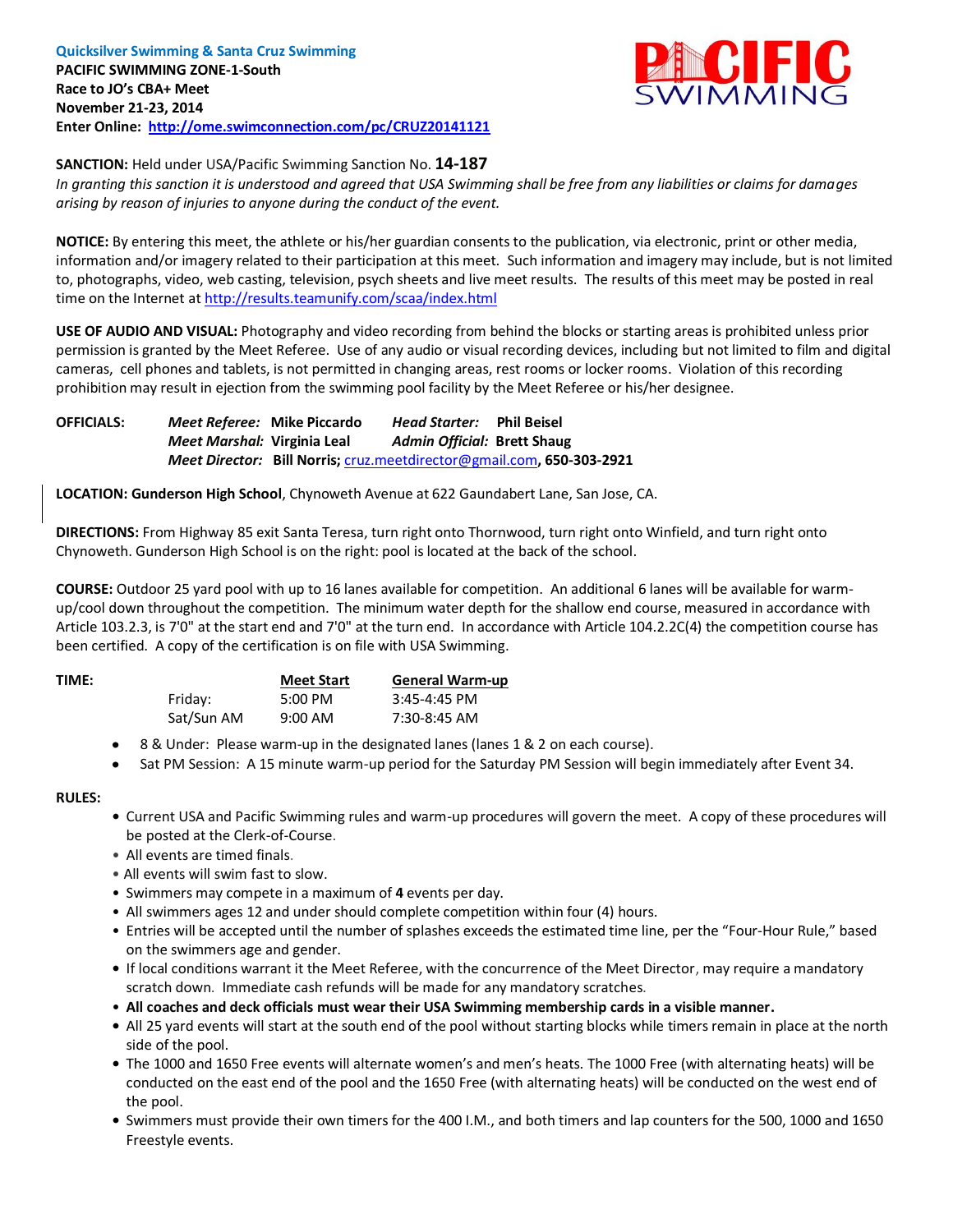#### **Quicksilver Swimming and Santa Cruz Swimming Race to JO's November 21-23, 2014**

**UNACCOMPANIED SWIMMERS:** Any USA-S athlete-member competing at the meet must be accompanied by a USA Swimming member-coach for the purposes of athlete supervision during warm-up, competition and warm-down. If a coach-member of the athlete's USA-S Club does not attend the meet to serve in said supervisory capacity, it is the responsibility of the swimmer or the swimmer's legal guardian to arrange for supervision by a USA-S member-coach. The Meet Director or Meet Referee may assist the swimmer in making arrangements for such supervision; however, it is recommended that such arrangements be made in advance of the meet by the athlete's USA-S Club Member-Coach.

**RACING STARTS:** Swimmers must be certified by a USA-S member-coach as being proficient in performing a racing start, or must start the race in the water. It is the responsibility of the swimmer or the swimmer's legal guardian to ensure compliance with this requirement.

#### **RESTRICTIONS:**

- Smoking and the use of other tobacco products is prohibited on the pool deck, in the locker rooms, in spectator seating, on standing areas and in all areas used by swimmers, during the meet and during warm-up periods.
- Sale and use of alcoholic beverages is prohibited in all areas of the meet venue.
- No glass containers are allowed in the meet venue.
- No propane heater is permitted except for snack bar/meet operations.
- All shelters must be properly secured.
- Except where venue facilities require otherwise, changing into or out of swimsuits other than in locker rooms or other designated areas is not appropriate and is strongly discouraged.
- PLEASE DO NOT BRING YOUR DOGS TO THIS MEET. No animals are allowed in any area of the meet venue.
- For safety and accessibility reasons the pool deck must be cleared of non-coach tents and chairs.

• Destructive devices, to include but not limited to, explosive devices and equipment, firearms (open or concealed), blades, knives, mace, stun guns and blunt objects are strictly prohibited in the swimming facility and its surrounding areas. If observed, the Meet Referee or his/her designee may ask that these devices be stored safely away from the public or removed from the facility. Noncompliance may result in the reporting to law enforcement authorities and ejection from the facility. Law enforcement officers (LEO) are exempt per applicable laws.

#### **ELIGIBILITY:**

- Swimmers must be current members of USA-S and enter their name and registration number on the meet entry card as they are shown on their Registration Card. If this is not done, it may be difficult to match the swimmer with the registration and times database. The meet host will check all swimmer registrations against the SWIMS database and if not found to be registered, the Meet Director shall accept the registration at the meet (a \$10 surcharge will be added to the regular registration fee). Duplicate registrations will be refunded by mail.
- Swimmers in the "A" Division must have met at least USA Swimming Motivational "A" minimum time standard. Swimmers in the "B" Division must have met at least the listed "B" minimum time standard. All entry times slower than the listed "B" time standard will be in the "C" Division.
- Entries with "NO TIME" will be ACCEPTED.
- Entry times submitted for this meet will be checked against a computer database and may be changed in accordance with Pacific Swimming Entry Time Verification Procedures.
- Disabled swimmers are welcome to attend this meet and should contact the Meet Director or Meet Referee regarding any special accommodations on entry times and seeding per Pacific Swimming policy.
- Swimmers 19 years of age and over may compete in the meet for time only, no awards.
- The swimmer's age will be the age of the swimmer on the first day of the meet.

**ENTRY PRIORITY:** Zone 1 South (Z1S) and RAM (Stockton Swim Club) entries postmarked by **Monday, November 3, 2014** or entered online by 11:59 p.m. **Monday, November 3, 2014** will be given priority acceptance. All entries from Zone 1 South, all other Pacific LSC zones, and other LSC's either postmarked by **Monday, November 10, 2014**, entered online by 11:59 p.m. **Wednesday, November 12, 2014** or hand delivered by 8:00 p.m. **Wednesday, November 12, 2014** will be considered in the order that they were received or until meet cap is reached.

**ENTRY FEES: \$4.00** per event plus an **\$8.00** participation fee per swimmer. Entries will be rejected if payment is not sent at time of request.

**ONLINE ENTRIES:** To enter on-line go to **<http://ome.swimconnection.com/PC/CRUZ20141121>** to receive an immediate entry confirmation. This method requires payment by credit card. Swim Connection LLC charges a processing fee for this service, equal to \$1 per swimmer plus 5% of the total Entry Fees. Please note that the processing fee is a separate fee from the Entry Fees. If you do not wish to pay the processing fee, enter the meet using a mail entry. **Entering online is a convenience, is completely voluntary,**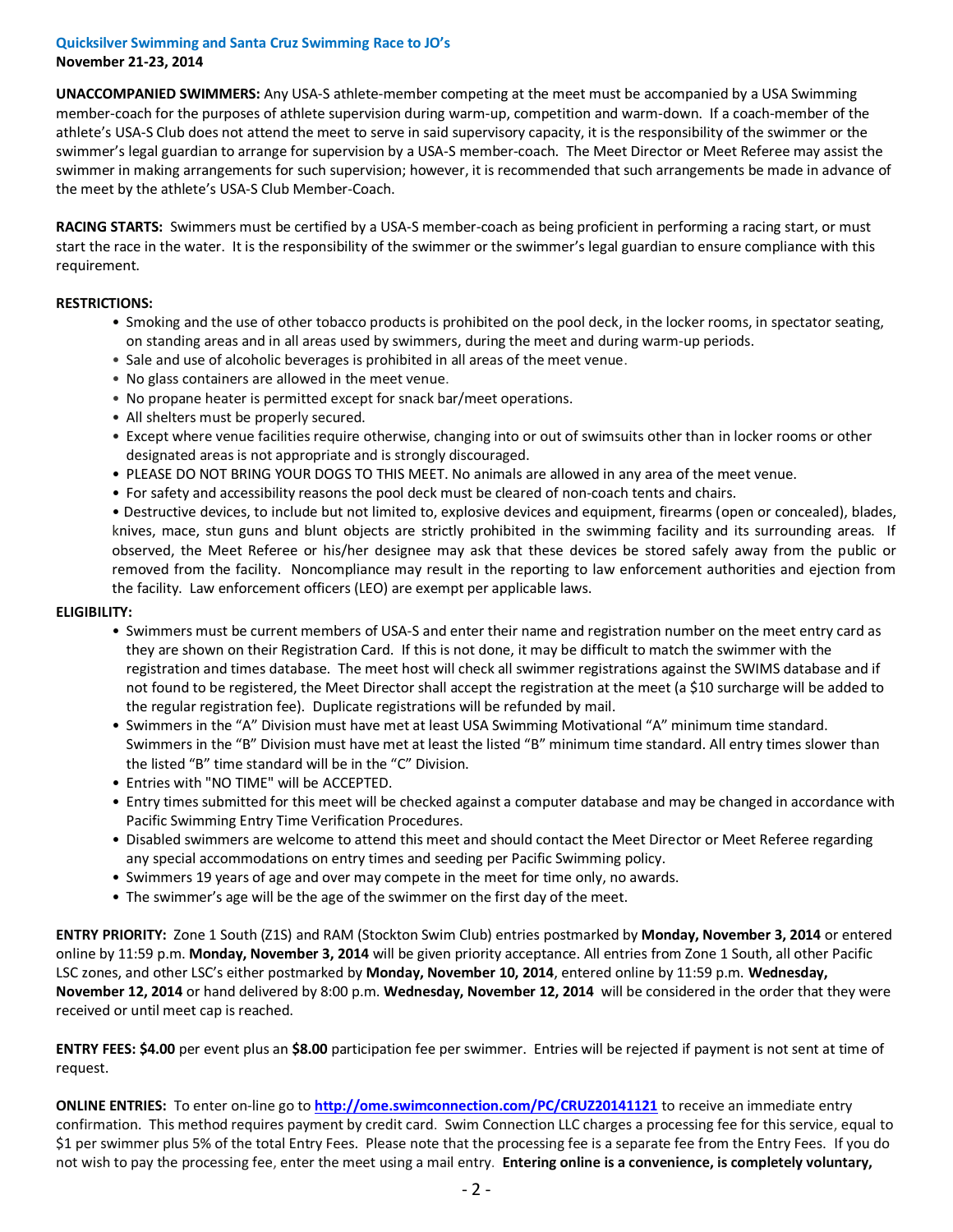## **Quicksilver Swimming and Santa Cruz Swimming Race to JO's**

**November 21-23, 2014** 

**and is in no way required or expected of a swimmer by Pacific Swimming.** Online entries will be accepted through Wednesday, **November 12, 2014**.

**MAILED OR HAND DELIVERED ENTRIES**: Entries must be on the attached consolidated entry form. Forms must be filled out completely and printed clearly with swimmers best time. Entries must be postmarked by midnight, Monday, **November 10, 2014** or hand delivered by 8:00 p.m. Wednesday, **November 12, 2014**. No late entries will be accepted. No refunds will be made, except mandatory scratch downs. Requests for confirmation of receipt of entries should include a self-addressed envelope.

|                              | Make check payable to: Santa Cruz County Aquatics |                                                          |  |  |  |  |
|------------------------------|---------------------------------------------------|----------------------------------------------------------|--|--|--|--|
| Mail entries to: Bill Norris |                                                   | Hand deliver entries to: Bill Norris (Swim Meet Entries) |  |  |  |  |
|                              | <b>Swim Meet Entries</b>                          | <b>Leave at Front Desk of Business</b>                   |  |  |  |  |
|                              | P.O. Box 1616                                     | <b>345 Encinal Street</b>                                |  |  |  |  |
|                              | <b>Soquel, CA 95073</b>                           | Santa Cruz, CA 95073                                     |  |  |  |  |

**CHECK-IN:** The meet will be deck seeded. Swimmers must check-in at the Clerk-of-Course. Close of check-in for all individual events shall be no more than 60 minutes before the estimated time of the start of the first heat of the event. No event shall be closed more than 30 minutes before the scheduled start of the session. Swimmers who do not check in will not be seeded and will not be allowed to compete in that event. On Friday the first two events will close at 4:30 PM, on Saturday and Sunday the first four events will close at 8:30 AM.

**SCRATCHES:** Any swimmers not reporting for or competing in an individual timed final event that they have checked in for shall not be penalized.

**AWARDS:** Awards will be given to top 8 finishers in the following age groups in each division (C, B, A): 8&U, 9-10, 11-12, 13-14, 15-16 and 17-18 age groups. "A" medals will be awarded to swimmers achieving a new USA-S "A" time regardless of place achieved in event. No awards will be given to swimmers age 19 years or older. All Individual awards must be picked up at the meet. No awards will be mailed or distributed after the meet.

**ADMISSION:** Free. A program will be available for a reasonable fee

**REFRESHMENTS:** A snack bar will be available throughout the competition. Coaches and working deck officials will be provided lunch. Hospitality will serve refreshments to timers and volunteers.

**MISCELLANEOUS:** No overnight parking is allowed. Facilities will not be provided after meet hours. **Clubs are requested to provide Stroke and Turn, or Deck officials and timing lane assignments will also be required based on total entries by club.**



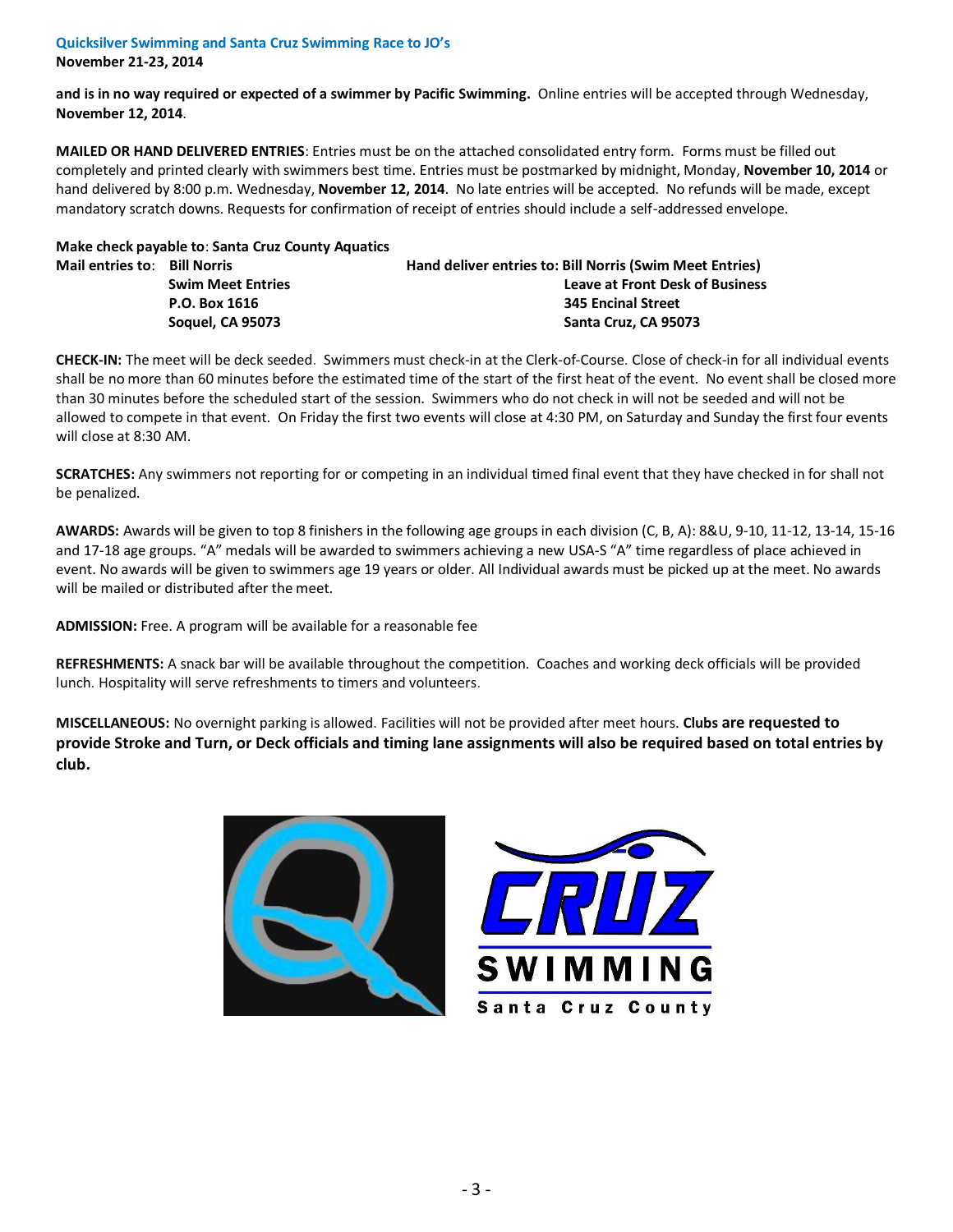| Friday November 21, 2014                         |          |          |          |  |  |  |  |  |
|--------------------------------------------------|----------|----------|----------|--|--|--|--|--|
| <b>8&amp;UN</b><br>13 & O<br>$9-10$<br>$11 - 12$ |          |          |          |  |  |  |  |  |
| 500 Free                                         | 500 Free | 400 IM   | 400 I.M. |  |  |  |  |  |
|                                                  |          | 500 Free | 500 Free |  |  |  |  |  |

### **EVENT SUMMARY**

|                   |           | Saturday November 22, 2014 |                | Sunday November 23, 2014 |            |                 |            |  |  |
|-------------------|-----------|----------------------------|----------------|--------------------------|------------|-----------------|------------|--|--|
| <b>8 &amp; UN</b> | $9-10$    | $11 - 12$                  | 13 & O         | 8 & UN                   | $9 - 10$   | $11 - 12$       | 13 & O     |  |  |
| 200 Free          | 200 Free  | 200 Free                   | <b>100 Flv</b> | 25 Free                  | 100 Breast | 100 Breast      | 200 Free   |  |  |
| 100 Fly           | 100 Fly   | $100$ Fly                  | 200 Breast     | 100 Breast               | 50 Fly     | 200 Fly         | 100 Breast |  |  |
| 25 Fly            | 50 Breast | 50 Breast                  | 100 Back       | 25 Breast                | 50 Back    | <b>50 Fly</b>   | 200 Fly    |  |  |
| 50 Breast         | 100 Back  | 100 Back                   | 100 Free       | 50 Fly                   | 100 Free   | 50 Back         | 200 Back   |  |  |
| 100 Back          | 100 I.M.  | 100 I.M.                   | 1000 Free      | 50 Back                  | 200 I.M.   | 200 Back        | 50 Free    |  |  |
| 25 Back           | 50 Free   | 200 Breast                 | 1650 Free      | 25 Back                  |            | <b>100 Free</b> | 200 I.M.   |  |  |
| 100 I.M.          |           | 50 Free                    |                | 100 Free                 |            | 200 I.M.        |            |  |  |
| 50 Free           |           | 1000 Free                  |                | 200 I.M.                 |            |                 |            |  |  |
|                   |           | 1650 Free                  |                |                          |            |                 |            |  |  |

# **EVENTS**

| Friday November 21, 2014                                           |                                        |                     |                 |               |  |  |  |  |  |  |
|--------------------------------------------------------------------|----------------------------------------|---------------------|-----------------|---------------|--|--|--|--|--|--|
|                                                                    | Warm-up 3:45-4:45, Events begin 5:00PM |                     |                 |               |  |  |  |  |  |  |
| Girls<br><b>Time</b><br><b>Time</b><br><b>Boys</b><br><b>EVENT</b> |                                        |                     |                 |               |  |  |  |  |  |  |
| <b>EVENT#</b>                                                      | <b>Standard</b>                        |                     | <b>Standard</b> | <b>EVENT#</b> |  |  |  |  |  |  |
|                                                                    | NT                                     | 13 & O 400 I.M.     | NT              |               |  |  |  |  |  |  |
| 3                                                                  | NT                                     | 11/12 400 I.M.      | NT              | 4             |  |  |  |  |  |  |
|                                                                    | NT                                     | 13 & O 500 Free     | NT              | 6             |  |  |  |  |  |  |
|                                                                    | NT                                     | 12 & Under 500 Free | NT              | Զ             |  |  |  |  |  |  |

|                                                                 |           | Saturday November 22, 2014                    |                         |                       |                               |                         | Sunday November 23, 2014               |                         |                    |
|-----------------------------------------------------------------|-----------|-----------------------------------------------|-------------------------|-----------------------|-------------------------------|-------------------------|----------------------------------------|-------------------------|--------------------|
|                                                                 |           | Warm-up 7:30-8:45, Events Begin 9:00AM        |                         |                       |                               |                         | Warm-up 7:30-8:45, Events Begin 9:00AM |                         |                    |
| <b>Girls</b><br><b>Time</b><br><b>EVENT#</b><br><b>Standard</b> |           | <b>EVENT</b>                                  | Time<br><b>Standard</b> | Boys<br><b>EVENT#</b> | <b>Girls</b><br><b>EVENT#</b> | Time<br><b>Standard</b> | <b>EVENT</b>                           | Time<br><b>Standard</b> | Boy<br><b>EVEN</b> |
| 9                                                               | <b>NT</b> | 12 & Under 200 Free                           | NT                      | 10                    | 39                            | <b>NT</b>               | 13 & O 200 Free                        | NT                      | 40                 |
| 11                                                              | NT        | 13 & O 100 Fly                                | NT                      | 12                    | 41                            | NΤ                      | 8 & Under 25 Free                      | NΤ                      | 42                 |
| 13                                                              | <b>NT</b> | 12 & Under 100 Fly                            | NT                      | 14                    | 43                            | <b>NT</b>               | 12 & Under 100 Breast                  | NT                      | 44                 |
| 15                                                              | <b>NT</b> | 8 & Under 25 Fly                              | <b>NT</b>               | 16                    | 45                            | <b>NT</b>               | 13 & O 100 Breast                      | NT                      | 46                 |
| 17                                                              | <b>NT</b> | 13 & O 200 Breast                             | NT                      | 18                    | 47                            | NΤ                      | 8 & Under 25 Breast                    | NΤ                      | 48                 |
| 19                                                              | <b>NT</b> | 12 & Under 50 Breast                          | <b>NT</b>               | 20                    | 49                            | <b>NT</b>               | 11/12 200 Flv                          | NT                      | 50                 |
| 21                                                              | <b>NT</b> | 13 & O 100 Back                               | NT                      | 22                    | 51                            | <b>NT</b>               | 13 & O 200 Flv                         | NT                      | 52                 |
| 23                                                              | <b>NT</b> | 12 & Under 100 Back                           | <b>NT</b>               | 24                    | 53                            | <b>NT</b>               | 12 & Under 50 Fly                      | <b>NT</b>               | 54                 |
| 25                                                              | NT        | 8 & Under 25 Back                             | <b>NT</b>               | 26                    | 55                            | <b>NT</b>               | 13 & O 200 Back                        | NT                      | 56                 |
| 27                                                              | <b>NT</b> | 12 & Under 100 I.M.                           | NT                      | 28                    | 57                            | <b>NT</b>               | 12 & Under 50 Back                     | NT                      | 58                 |
| 29                                                              | NT        | 11/12 200 Breast                              | NT                      | 30                    | 59                            | NΤ                      | 8 & Under 25 Back                      | NΤ                      | 60                 |
| 31                                                              | <b>NT</b> | 13 & O 100 Free                               | NT                      | 32                    | 61                            | <b>NT</b>               | 11/12 200 Back                         | NT                      | 62                 |
| 33                                                              | NT        | 12 & Under 50 Free                            | NT                      | 34                    | 63                            | <b>NT</b>               | 13 & O 50 Free                         | NT                      | 64                 |
|                                                                 |           |                                               |                         |                       | 65                            | <b>NT</b>               | 12 & Under 100 Free                    | NT                      | 66                 |
|                                                                 |           | PM Session to begin 15 minutes after Event 34 |                         |                       | 67                            | <b>NT</b>               | 13 & O 200 I.M.                        | NT                      | 68                 |
| 35                                                              | <b>NT</b> | 11 & O 1000 Free                              | NT                      | 36                    | 69                            | <b>NT</b>               | 12 & Under 200 I.M.                    | NT                      | 70                 |
| 37                                                              | <b>NT</b> | 11 & O 1650 Free                              | <b>NT</b>               | 38                    |                               |                         |                                        |                         |                    |

| Sunday November 23, 2014               |                         |                       |                         |                              |  |  |  |  |  |
|----------------------------------------|-------------------------|-----------------------|-------------------------|------------------------------|--|--|--|--|--|
| Warm-up 7:30-8:45, Events Begin 9:00AM |                         |                       |                         |                              |  |  |  |  |  |
| <b>Girls</b><br><b>EVENT#</b>          | Time<br><b>Standard</b> | <b>EVENT</b>          | Time<br><b>Standard</b> | <b>Boys</b><br><b>EVENT#</b> |  |  |  |  |  |
| 39                                     | NT                      | 13 & O 200 Free       | NΤ                      | 40                           |  |  |  |  |  |
| 41                                     | NΤ                      | 8 & Under 25 Free     | NΤ                      | 42                           |  |  |  |  |  |
| 43                                     | NT                      | 12 & Under 100 Breast | <b>NT</b>               | 44                           |  |  |  |  |  |
| 45                                     | <b>NT</b>               | 13 & O 100 Breast     | <b>NT</b>               | 46                           |  |  |  |  |  |
| 47                                     | <b>NT</b>               | 8 & Under 25 Breast   | <b>NT</b>               | 48                           |  |  |  |  |  |
| 49                                     | NT                      | 11/12 200 Fly         | NΤ                      | 50                           |  |  |  |  |  |
| 51                                     | NT                      | 13 & O 200 Fly        | NΤ                      | 52                           |  |  |  |  |  |
| 53                                     | NT                      | 12 & Under 50 Fly     | NΤ                      | 54                           |  |  |  |  |  |
| 55                                     | NT                      | 13 & O 200 Back       | NΤ                      | 56                           |  |  |  |  |  |
| 57                                     | <b>NT</b>               | 12 & Under 50 Back    | <b>NT</b>               | 58                           |  |  |  |  |  |
| 59                                     | NΤ                      | 8 & Under 25 Back     | <b>NT</b>               | 60                           |  |  |  |  |  |
| 61                                     | <b>NT</b>               | 11/12 200 Back        | NΤ                      | 62                           |  |  |  |  |  |
| 63                                     | NT                      | 13 & O 50 Free        | NΤ                      | 64                           |  |  |  |  |  |
| 65                                     | NT                      | 12 & Under 100 Free   | NΤ                      | 66                           |  |  |  |  |  |
| 67                                     | NT                      | 13 & O 200 I.M.       | NΤ                      | 68                           |  |  |  |  |  |
| 69                                     | NT                      | 12 & Under 200 I.M.   | ΝT                      | 70                           |  |  |  |  |  |

All events will swim fastest to slowest. See Rules section for timers and lap counter requirements.  $\bullet$ 

**All 25 yard events will start at the south end of the pool without starting blocks while timers remain in place at the north side of the pool.** 

**8 & Under: Please warm-up in lanes 1 & 2 on each course.**  $\bullet$ 

The 1000 and 1650 Free events (events 35, 36, 37 and 38) will alternate women's and men's heats. The 1000 Free will be conducted (with  $\bullet$ alternating heats) on the east end of the pool and the 1650 Free will be conducted (with alternating heats) on the west end of the pool.